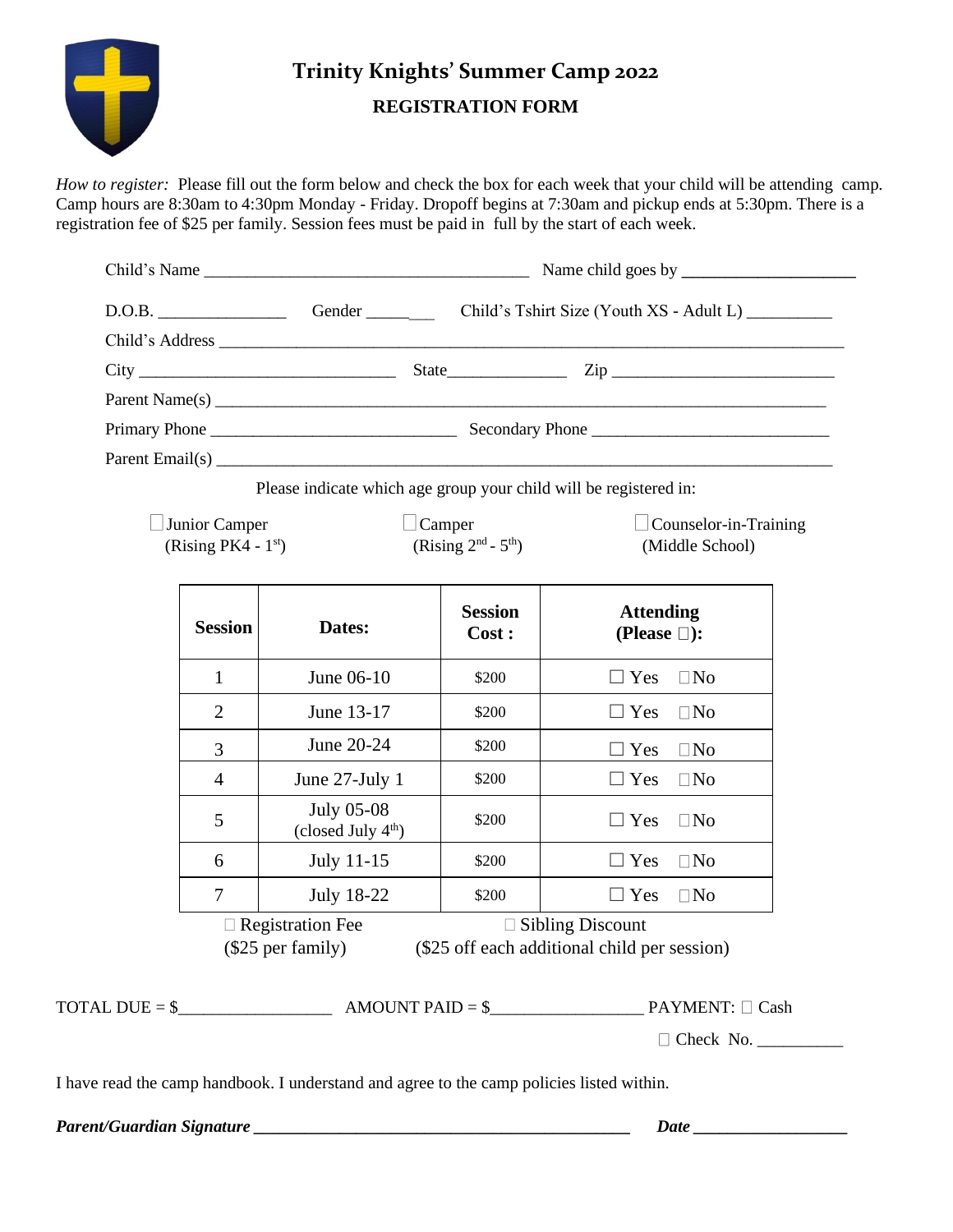

**Trinity Knights' Summer Day Camp 2022**

## **GENERAL RELEASE FORM**

I, the undersigned, as a parent or legal guardian of \_\_\_\_\_\_\_\_\_\_\_\_\_\_\_\_\_\_\_\_\_\_\_\_\_\_\_\_\_\_\_\_\_, who has been accepted for admission to Trinity Knights' Summer Day Camp (TCS Summer Day Camp), hereby state my preferences by execution of this form which relates to general policies of the TCS Summer Day Camp and specific permissions for medical treatment, videotaping and photographing, and participation in routine camp activities on camp premises and field trips. I further understand and agree to comply with the registration, payment structure, and disciplinary policies and procedures of the TCS Summer Day Camp and understand that enrollment and attendance of my child at TCS Summer Day Camp may be terminated at any time when it appears, with the full discretion of the Camp Director or the Principal of Trinity Catholic School, that such termination will be in the best interest of said child OR of the other children attending the TCS Summer Day Camp.

#### **GENERAL PERMISSION FOR PHOTOGRAPHING**

Please check below as to whether your child has permission to be videotaped or photographed.

| $\Box$ Yes $\Box$ No | My child may be photographed and videotaped during regular camp activities. These tapes and   |  |
|----------------------|-----------------------------------------------------------------------------------------------|--|
|                      | photographs may be used by TCS Summer Day Camp or Trinity Catholic School, for advertising or |  |
|                      | publicity purposes. The School may provide copies of this form to media and others as needed. |  |

### **GENERAL NOTIFICATION FOR STUDENT PICK-UP**

I understand that, if there are persons known to me who might attempt to contact or remove my child from school but have NO LEGAL RIGHT to do so, it is my responsibility to identify them to the TCS Summer Day Camp by a separate writing.

#### **Transportation Release:**

Please list persons authorized to pick up your child from the TCS Summer Day Camp on the Pick-Up Authorization Form. *We cannot allow anyone to pick up your child unless listed on the Authorization Form or we have a note from a parent or guardian.*

#### **MEDICAL RELEASE**

I understand that I need to complete the separate Medical Form. My child has permission to engage in all prescribed camp activities except as noted in writing.

If a medical situation arises concerning my child and the TCS Summer Day Camp deems it necessary or prudent to seek professional medical assistance, and I am unable to be reached I hereby give permission to the TCS Summer Day Camp to provide emergency care to my child.

| Parent/Guardian Signature  | Date |
|----------------------------|------|
|                            |      |
| <b>Witness's Signature</b> | Date |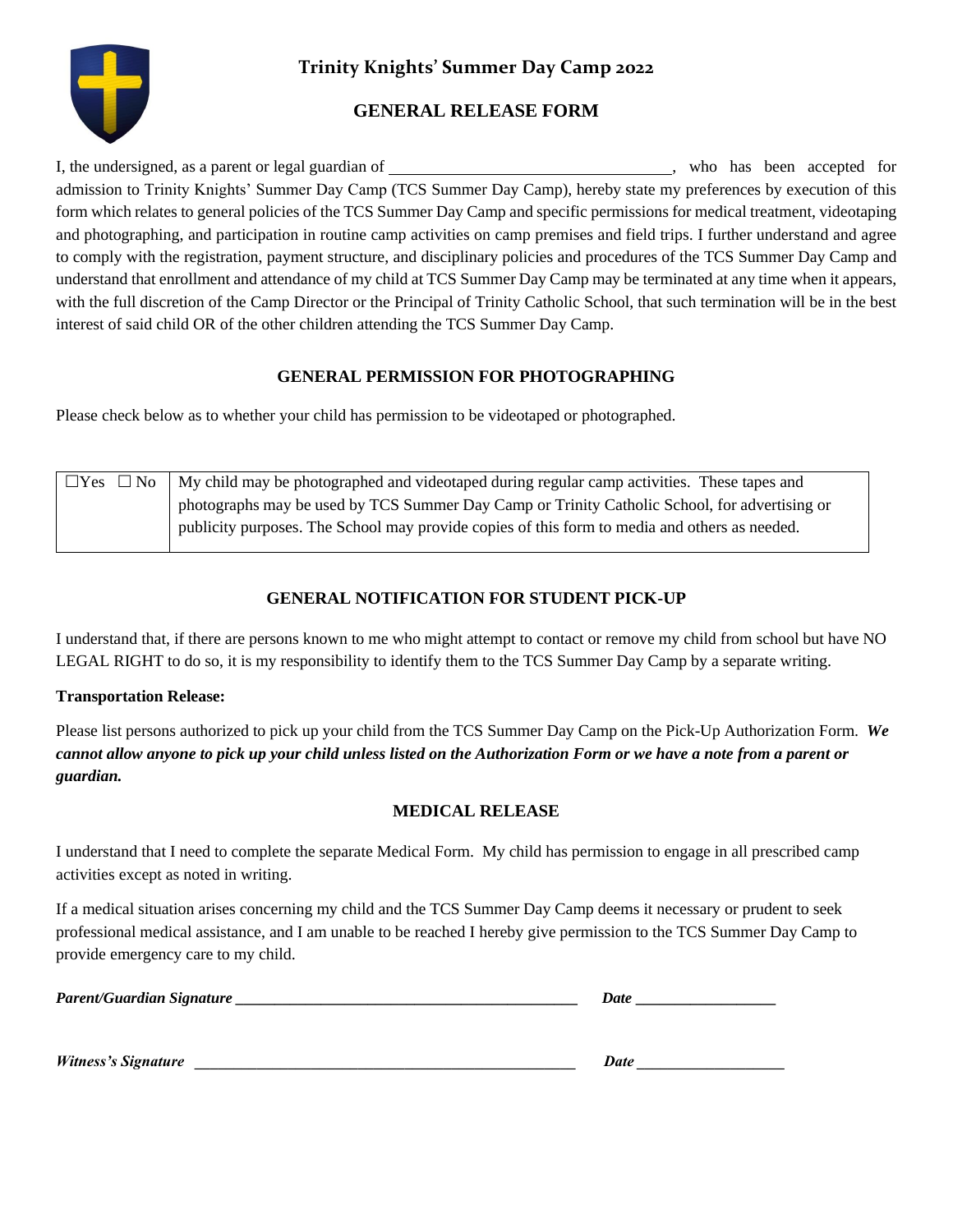

**Trinity Knights' Summer Day Camp 2022**

## **PICK-UP AUTHORIZATION FORM**

| Child's Name | Grade |
|--------------|-------|
|              |       |

My child is attending Trinity Knights' Summer Day Camp. I authorize the following individuals to pick-up my child from camp. Please also include all authorized parents.

| <b>Name</b> | Relationship |
|-------------|--------------|
|             |              |
|             |              |
|             |              |
|             |              |
|             |              |
|             |              |

*I understand that Trinity Knights' Summer Day Camp cannot allow anyone to pick up my child unless he/she is listed above. In order to add or delete an individual to this list, that request must be submitted in writing (and signed by a parent or guardian) to the Camp Director.*

\_\_\_\_\_\_\_\_\_\_\_\_\_\_\_\_\_\_\_\_\_\_\_\_\_\_\_\_\_\_\_\_\_\_\_\_\_\_\_\_\_\_\_\_\_\_\_\_\_\_\_\_\_\_\_\_\_\_\_\_\_\_\_\_\_\_\_

\_\_\_\_\_\_\_\_\_\_\_\_\_\_\_\_\_\_\_\_\_\_\_\_\_\_\_\_\_\_\_\_\_\_\_\_\_\_\_\_\_\_\_\_\_\_\_\_\_\_\_\_\_\_\_\_\_\_\_\_\_\_\_\_\_\_\_

\_\_\_\_\_\_\_\_\_\_\_\_\_\_\_\_\_\_\_\_\_\_\_\_\_\_\_\_\_\_\_\_\_\_\_\_\_\_\_\_\_\_\_\_\_\_\_\_\_\_\_\_\_\_\_\_\_\_\_\_\_\_\_\_\_\_\_

\_\_\_\_\_\_\_\_\_\_\_\_\_\_\_\_\_\_\_\_\_\_\_\_\_\_\_\_\_\_\_\_\_\_\_\_\_\_\_\_\_ \_\_\_\_\_\_\_\_\_\_\_\_\_\_\_\_\_\_\_\_\_\_

Additional Comments: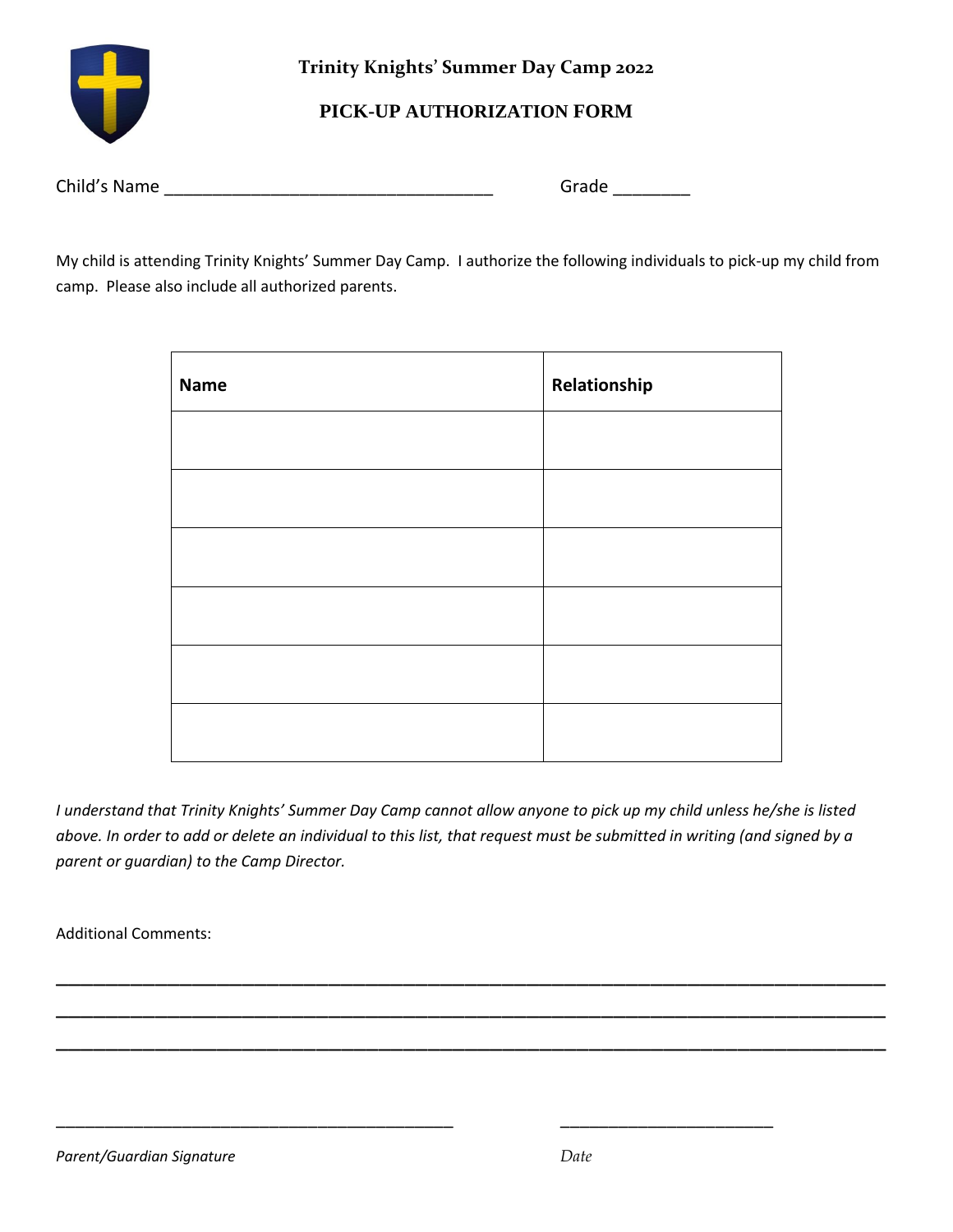## **Trinity Knights' Summer Day Camp 2022**



## **Medical Form**

| Child's Name                                                                                                                                                                                                                                                                                                        |                        |
|---------------------------------------------------------------------------------------------------------------------------------------------------------------------------------------------------------------------------------------------------------------------------------------------------------------------|------------------------|
|                                                                                                                                                                                                                                                                                                                     |                        |
|                                                                                                                                                                                                                                                                                                                     |                        |
| Mother's Name                                                                                                                                                                                                                                                                                                       | Father's Name          |
|                                                                                                                                                                                                                                                                                                                     | Father's Home Phone    |
| Mother's Daytime Phone                                                                                                                                                                                                                                                                                              | Father's Daytime Phone |
| Mother's Cell Phone                                                                                                                                                                                                                                                                                                 | Father's Cell Phone    |
|                                                                                                                                                                                                                                                                                                                     |                        |
| If Parent/Guardian is not available for an emergency, please notify:                                                                                                                                                                                                                                                |                        |
|                                                                                                                                                                                                                                                                                                                     |                        |
| Daytime Phone                                                                                                                                                                                                                                                                                                       |                        |
|                                                                                                                                                                                                                                                                                                                     |                        |
| Daytime Phone                                                                                                                                                                                                                                                                                                       |                        |
|                                                                                                                                                                                                                                                                                                                     |                        |
| Daytime Phone                                                                                                                                                                                                                                                                                                       |                        |
| <b>Health History</b>                                                                                                                                                                                                                                                                                               |                        |
|                                                                                                                                                                                                                                                                                                                     |                        |
|                                                                                                                                                                                                                                                                                                                     |                        |
| Allergies:<br><u> 1989 - John Stein, Amerikaansk konstantinopler (* 1989)</u>                                                                                                                                                                                                                                       |                        |
|                                                                                                                                                                                                                                                                                                                     |                        |
|                                                                                                                                                                                                                                                                                                                     |                        |
|                                                                                                                                                                                                                                                                                                                     |                        |
|                                                                                                                                                                                                                                                                                                                     |                        |
| $\frac{1}{2}$ $\frac{1}{2}$ $\frac{1}{2}$ $\frac{1}{2}$ $\frac{1}{2}$ $\frac{1}{2}$ $\frac{1}{2}$ $\frac{1}{2}$ $\frac{1}{2}$ $\frac{1}{2}$ $\frac{1}{2}$ $\frac{1}{2}$ $\frac{1}{2}$ $\frac{1}{2}$ $\frac{1}{2}$ $\frac{1}{2}$ $\frac{1}{2}$ $\frac{1}{2}$ $\frac{1}{2}$ $\frac{1}{2}$ $\frac{1}{2}$ $\frac{1}{2}$ |                        |

Vaccinated: *Please attach FORM DH680 as proof of current vaccinations if one is not already on file.*